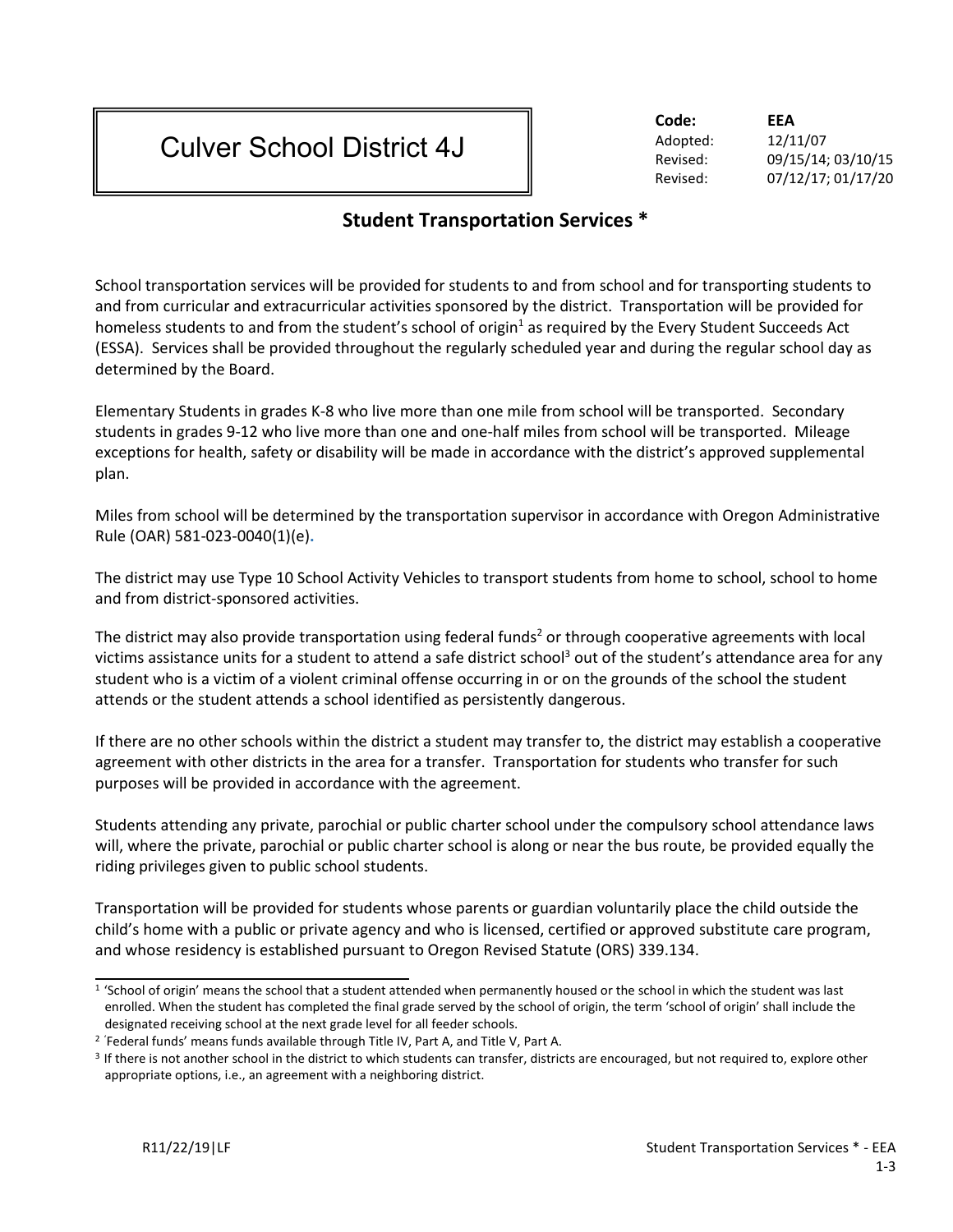Preschool students with disabilities who have transportation as a related service and children from birth to age three who are enrolled in an eligible program shall be provided home to school transportation.

A seat that fully supports each person and meets the minimum standards and specifications of law will be provided at all times. A person who weighs 40 pounds or less must be properly secured with a child safety system that meets the minimum standards and specifications established by the Oregon Department of Transportation under ORS 815.055. A person over 40 pounds or who has reached the upper weight limit for the forward-facing car seat must use a booster seat until he/she is four feet nine inches or age eight and the adult belt properly fits.<sup>4</sup> A person who is taller than four feet nine inches or eight years of age or older must be properly secured with a safety belt or harness that meets the requirements under ORS 815.055. In accordance with ORS 811.210 and 811.215 vehicles in excess of 10,000 pounds used for student transportation are exempt from statutory requirements unless they have been equipped with lap belts. Vehicles in excess of 10,000 pounds that have been equipped with lap belts must meet child car seat requirements as set forth in law.

School buses carrying students will be considered extensions of the school experience. All students using school transportation will abide by the code of conduct posted in each school bus or school activity vehicle. Violations of such code, as well as other conduct which is improper or which jeopardizes the safety of self or others, will be reported by the school bus/vehicle driver to the supervisor. The transportation supervisor will, as soon as possible, inform the appropriate principal of such occurrence. Violators may be denied use of transportation for a period of time as deemed proper by the principal and/or transportation supervisor.

The principal or designee shall ensure transportation officials and drivers receive notification of students having special medical or behavioral protocols identified in student records.

Appropriate training related to specific protocols, including confidentiality requirements, will be provided to drivers.

Aides or assistants that ride a school bus shall receive training on emergency procedures and their role in the safe transportation of all students on the bus.

The school bus/vehicle driver will be responsible for the school bus/vehicle at all times from departure until return. The driver will not participate in any activities that might impair his/her driving abilities.

The district will comply with all state and federal laws and regulations pertaining to school bus transportation.

<sup>&</sup>lt;sup>4</sup> 'Proper fit' means the lap belt of the safety belt or safety harness is positioned low across the thighs and the shoulder belt is positioned over the collarbone and away from the neck.